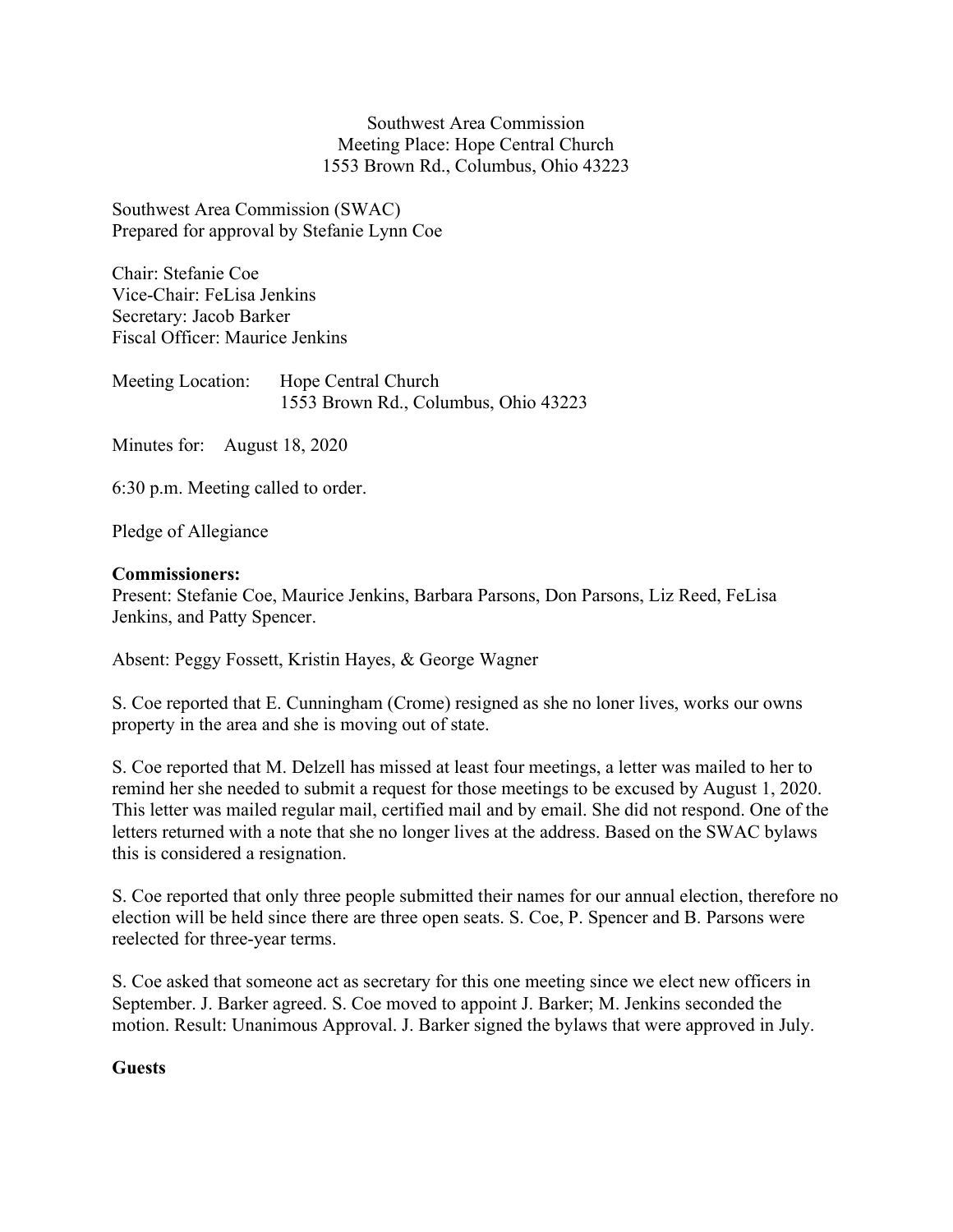Zach Manifold joined the SWAC to provide information on the Auditor's Know Your Home Value campaign. They are in the process of the property review every three years. He provided information and emailed a power point presentation that was sent to all the commissioners.

 Ralph Horn, Franklin Township Trustee, was in attendance. He provided an update on the township, he shared that the failure of the fire levy has led to the Township having to take a unit out of service. He shared that the township is considering a fee for vehicle tags to help the township with funding.

## Zoning:

1. BZA 20-059, 2154 Gantz Road. S. Coe did not participate as a member of the area commission as this is her application. F. Jenkins, Vice Chair, led this portion of the meeting. S. Coe provided details of the application. J. Barker moved to support the application; L. Reed seconded the motion. Result: Unanimous Approval.

## Regular Reports:

Beth Fairman Kinney – She provided information on the virtual town hall meetings the Department of Neighborhoods is hosting. She also indicated that Vision Zero is sharing information. She also indicated that if water customers are having trouble paying their bill, they need to contact the department to arrange a payment plan. She provided information on produce drops in the community.

Nancy Pryor Sully – She reminded everyone to complete the census and register to vote.

Randall Hipsher – Although he was not in attendance, he had provided an email update that S. Coe shared regarding the properties at Frank Road and Brown Road, indicating that there were code orders on all the properties.

#### Routine Business:

S. Coe read the July minutes as they had not been emailed out to the commissioners before the meeting. P. Spencer moved to approve the July 2020 minutes; M. Jenkins seconded the motion. Result: Motion Approved Unanimously.

S. Coe reported that the City's funding had bee received.

S. Coe shared information regarding the City's Technology Enhancement Application. S. Coe moved to apply and agreed to serve as the responsible party. M. Jenkins seconded the motion. Result: Unanimous Approval

#### Unfinished Business:

#### Chair's Announcements:

New Business: